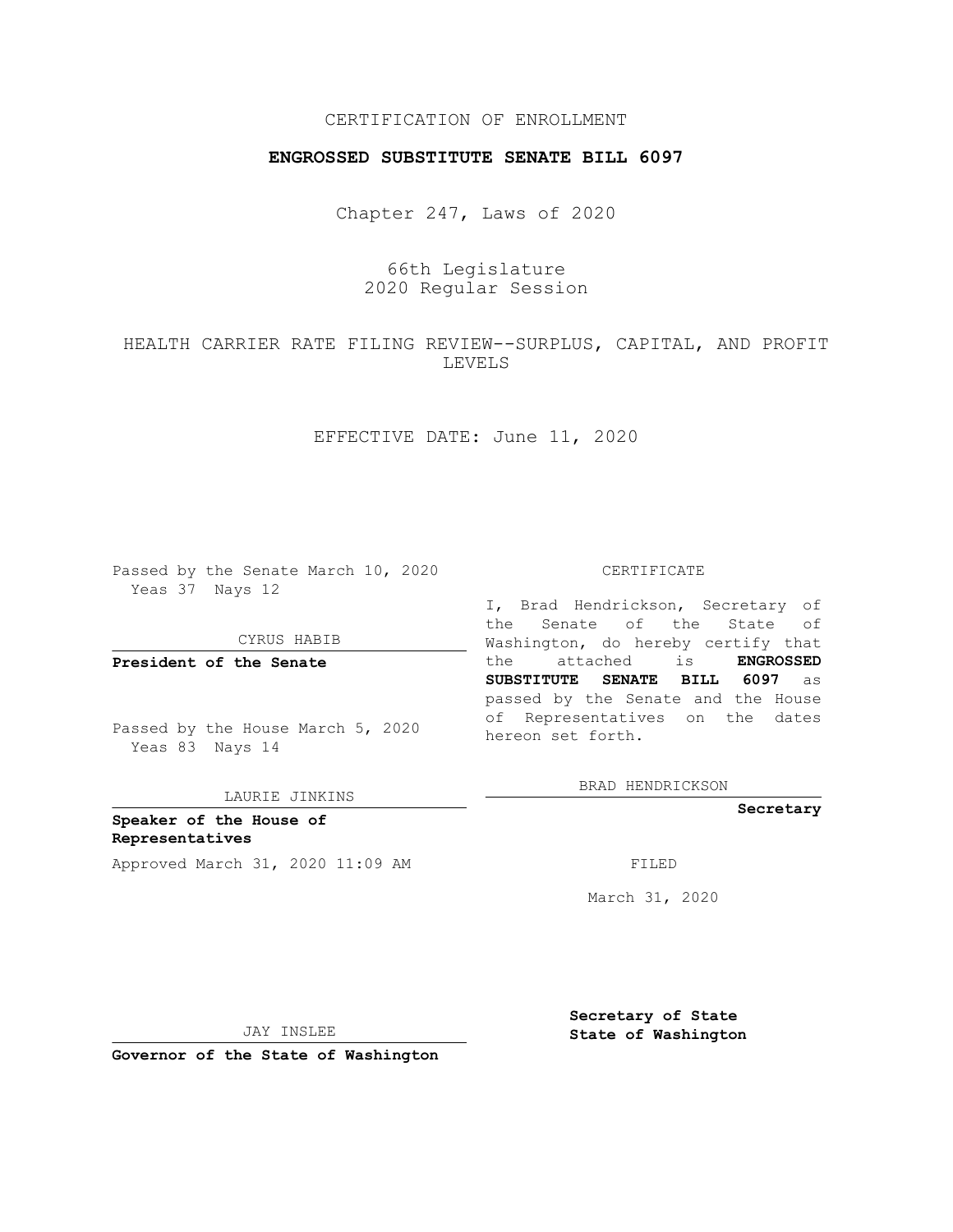### **ENGROSSED SUBSTITUTE SENATE BILL 6097**

AS AMENDED BY THE HOUSE

Passed Legislature - 2020 Regular Session

# **State of Washington 66th Legislature 2020 Regular Session**

**By** Senate Health & Long Term Care (originally sponsored by Senators Rolfes, Kuderer, Pedersen, Frockt, Conway, Randall, Carlyle, and Saldaña)

READ FIRST TIME 02/06/20.

 AN ACT Relating to requiring the insurance commissioner to review a health carrier's surplus, capital, or profit levels as part of its rate filing review process; and adding a new section to chapter 48.43 4 RCW.

5 BE IT ENACTED BY THE LEGISLATURE OF THE STATE OF WASHINGTON:

6 NEW SECTION. **Sec. 1.** A new section is added to chapter 48.43 7 RCW to read as follows:

 (1) For individual and small group rate filings with an effective date on or after January 1, 2021, submitted by a health carrier for 10 either the individual or small group markets, the commissioner may review the carrier's surplus, capital, or profit levels as an element in determining the reasonableness of the proposed rate.

 (2) In reviewing the surplus, capital, or profit levels, the commissioner must take into consideration the current capital facility needs for carriers, including those maintaining and 16 operating hospital and clinical facilities.

17 (3) Except as provided in subsection (1) of this section, this 18 section does not affect the rate review authority granted to the 19 commissioner by chapter 48.19, 48.44, or 48.46 RCW.